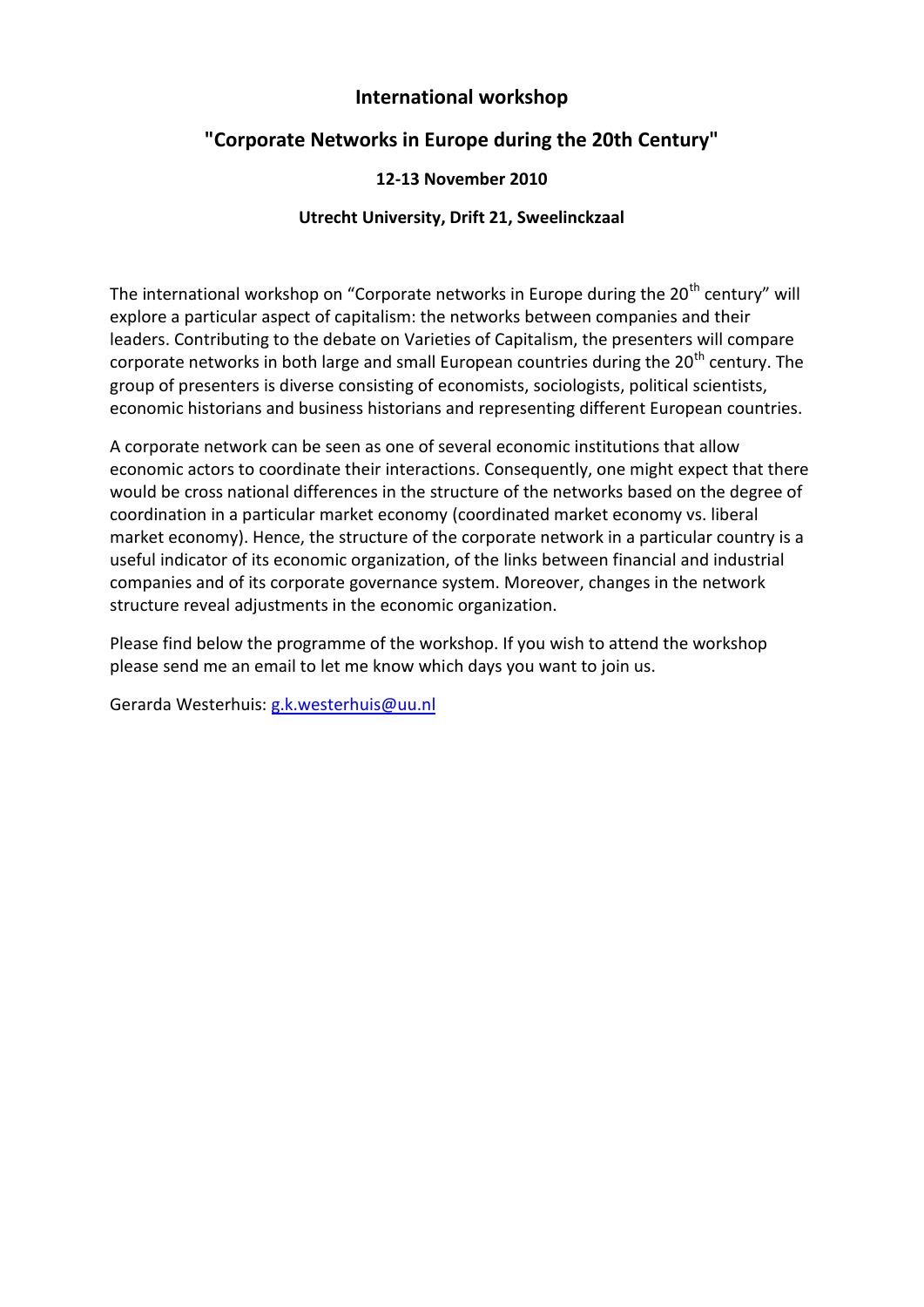#### **Programme**

#### **Friday 12 November**

- 9.00 9.30 Registration, coffee/tea
	- Session 1 Chair: Keetie Sluyterman; Discussant: Thomas David
- 9.30 9.45 *Opening* **Gerarda Westerhuis** *Introduction to the International Research Project and Goal of the Workshop*
- 9.45 10.45 Keynote speaker **Frans Stokman** *Experiences from the 'Networks of Corporate Power' Project and New Perspectives for Present Studies*
- 10.45 11.00 Coffee break
- 11.00 11.45 **Paul Windolf** *Germany, France and the US: a Statistical Network Analysis (1900- 1938)*
- 11.45 13.00 Lunch
- 13.00 14.30 Session 2 Chair: Joost Dankers; Discussant: Eelke Heemskerk

**Thomas David and Gerhard Schnyder** *– The Rise and Decline of the Swiss Company Network, 1910-2010*

**Martin Ivanov** – *Are Interlocking Directorates Good for Growth: Bulgarian Big Business 1910s–2000s*

- 14.30 15.00 Coffee break
- 15.00 17.30 Session 3 Chair: Paul Windolf; Discussant: Frans Stokman **Michelangelo Vasta and Alberto Rinaldi** - *The Italian Corporate Network: 1913-1983* **Catherine Comet** - *The recent Evolution of French Corporate Networks* Short break **Bruce Cronin** - *Structures of the British Corporate Elite 1904-2009*

19.00 Dinner